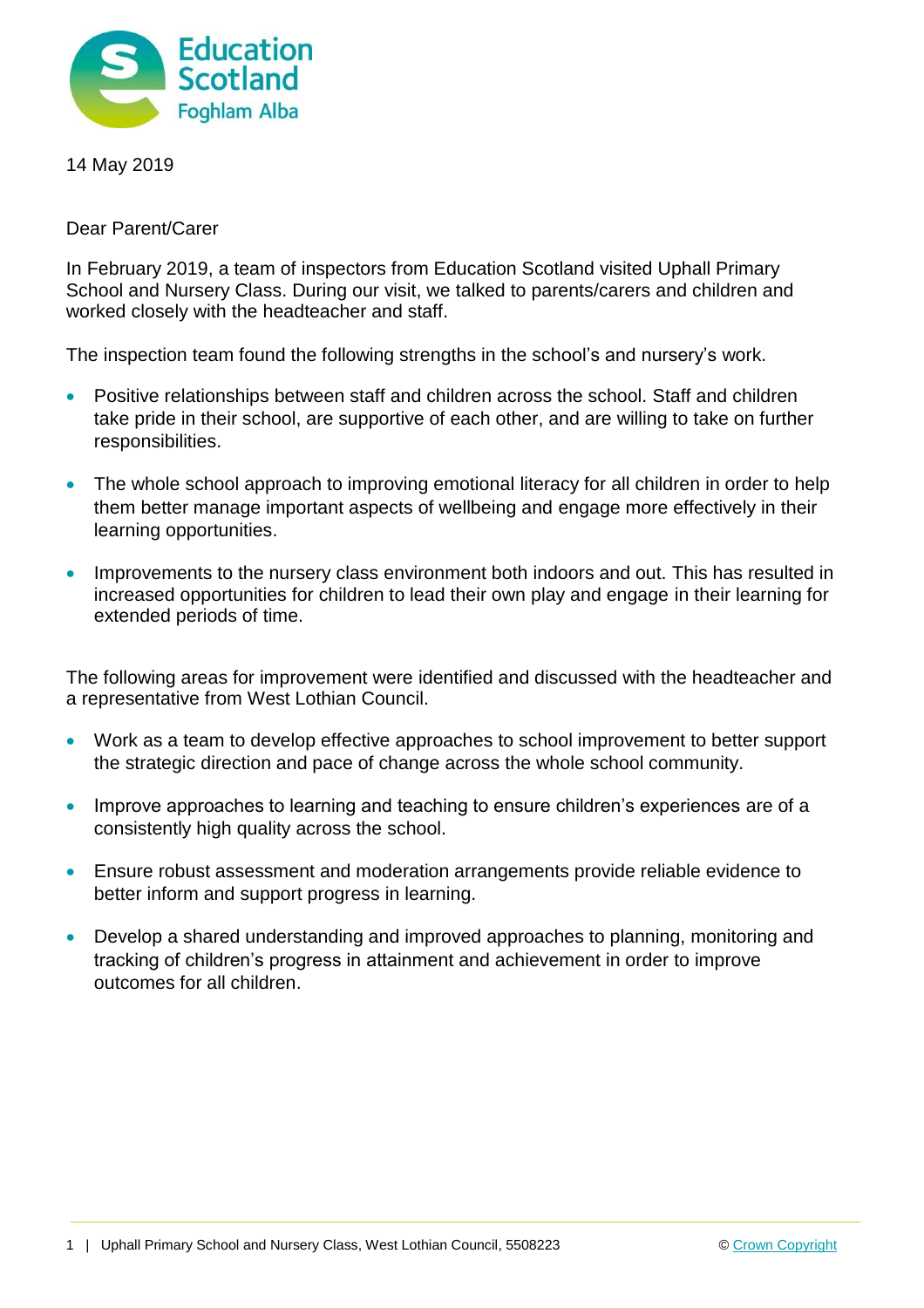

We gathered evidence to enable us to evaluate the school's work using four quality indicators from [How good is our school? \(4](https://education.gov.scot/improvement/Documents/Frameworks_SelfEvaluation/FRWK2_NIHeditHGIOS/FRWK2_HGIOS4.pdf)<sup>th</sup> edition) and [How good is our early learning and childcare?.](https://education.gov.scot/improvement/Documents/Frameworks_SelfEvaluation/FRWK1_NIHeditSelf-evaluationHGIELC/HGIOELC020316Revised.pdf) Quality indicators help schools, local authorities and inspectors to judge what is working well and what needs to be improved. Following the inspection of each school, the Scottish Government gathers details of our evaluations to keep track of how well Scottish schools are doing.

## Here are Education Scotland's evaluations for Uphall Primary School and Nursery Class

| <b>Quality indicators for the primary stages</b>                                                                                          | <b>Evaluation</b> |
|-------------------------------------------------------------------------------------------------------------------------------------------|-------------------|
| Leadership of change                                                                                                                      | satisfactory      |
| Learning, teaching and assessment                                                                                                         | weak              |
| Raising attainment and achievement                                                                                                        | satisfactory      |
| <b>Ensuring wellbeing, equality and inclusion</b>                                                                                         | satisfactory      |
| Descriptions of the evaluations are available from:<br>How good is our school? (4 <sup>th</sup> edition), Appendix 3: The six-point scale |                   |

| <b>Quality indicators for the nursery class</b>                                                                                      | <b>Evaluation</b> |
|--------------------------------------------------------------------------------------------------------------------------------------|-------------------|
| Leadership of change                                                                                                                 | good              |
| Learning, teaching and assessment                                                                                                    | good              |
| <b>Securing children's progress</b>                                                                                                  | good              |
| Ensuring wellbeing, equality and inclusion                                                                                           | good              |
| Descriptions of the evaluations are available from:<br>How good is our early learning and childcare? Appendix 1: The six-point scale |                   |

A more detailed document called Summarised Inspection Findings (SIF) will be available on the Education Scotland website at: <https://education.gov.scot/inspection-reports/west-lothian/5508223>